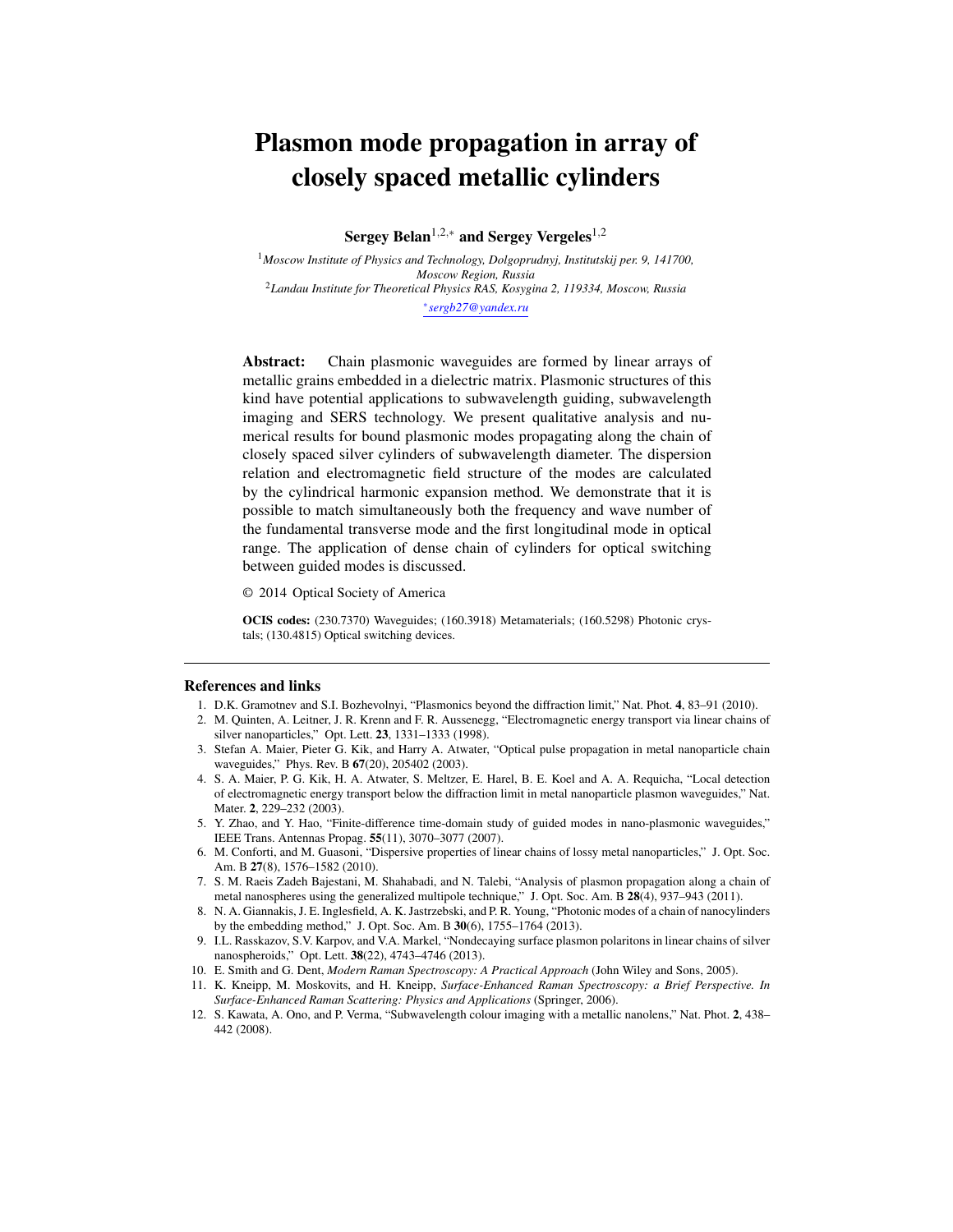- 13. V. Markel, and A. Sarychev, "Propagation of surface plasmons in ordered and disordered chains of metal nanospheres," Physical Review B 75, 111 (2007)
- 14. C. R. Simovski and E. A. Yankovskaya, "Propagation of light along the waveguide of silver nano-cylinders," Proc. SPIE 5927, Plasmonics: Metallic Nanostructures and Their Optical Properties III, 59271K (2005)
- 15. B. Rolly, N. Bonod and B. Stout, "Dispersion relations in metal nanoparticle chains: necessity of the multipole approach," J. Opt. Soc. Am. B 29, 1012 (2012)
- 16. W. Zakowicz, "Two coupled dielectric cylindrical waveguides," J. Opt. Soc. Am. A 14(3), 580–587 (1997).
- 17. R. Borghi, F. Gori, M. Santarsiero, F. Frezza and G. Schettini, "Plane-wave scattering by a perfectly conducting circular cylinder near a plane surface: cylindrical-wave approach," J. Opt. Soc. Am. A 13(3), 483–493 (1996).
- 18. R. Borghi, M. Santarsiero, F. Frezza and G. Schettini, "Plane-wave scattering by a dielectric circular cylinder parallel to a general reflecting flat surface," J. Opt. Soc. Am. A  $14(7)$ , 1500–1504 (1997).
- 19. K. Yasumoto, H. Toyama, and T. Kushta, "Accurate analysis of two-dimensional electromagnetic scattering from multilayered periodic arrays of circular cylinders using lattice sums technique," IEEE Trans. Antennas Propag. 52,(10) 2603–2611 (2004).
- 20. S. Belan, S. Vergeles and P. Vorobev, "Adjustable subwavelength localization in a hybrid plasmonic waveguide," Opt. Express 21(6), 7427–7438 (2013).
- 21. V.E. Babicheva, S.S. Vergeles, P.E. Vorobev and S. Burger, "Localized surface plasmon modes in a system of two interacting metallic cylinders," J. Opt. Soc. Am. B 29, 1263–1269 (2012).
- 22. F. W. J. Olver, D. W. Lozier, R. F. Boisvert, and C. W. Clark, *Handbook of Mathematical Functions* (NIST National Institute of Standards and Technology & Cambridge University Press, 2010).
- 23. P. Johnson, R. Christy, "Optical constants of the noble metals," Phys. Rev. B 6, 4370 (1972).
- 24. E.N. Economou, "Surface Plasmons in Thin Films," Phys.Rev. 182(2), 539 (1969).
- 25. D.J. Griffins, *Introduction to Quantum Mechanics* (Pearson Prentice Hall, 2d ed., 2005)
- 26. V. Twersky, "Elementary function representation of the Schlomilch series," Arch. Rational Mech. Anal.8(1), 323–332 (1961).
- 27. C.M. Linton, "The Greens function for the two-dimensional Helmholtz equation in periodic domains," Journal of Engineering Mathematics 33(4), 377–402 (1998).
- 28. D. V. Evans and R. Porter, "Trapping and near-trapping by arrays of cylinders in waves," Journal of Engineering Mathematics 35(1-2), 149-179 (1999).

#### 1. Introduction

Metallic nanostructures are known to exhibit strong subwavelength localization of the guided signals due to the excitation of the surface plasmon-polaritons (SPP) at the metal-dielectric interfaces. Various architectures of waveguides have been proposed for guiding SPP modes at optical wavelengths: metal nanorods, thin metal films, nanoholes in a metallic medium, nanogaps between metallic media, sharp metal wedges and nanogrooves, hybrid plasmonic waveguides [1]. There is also a class of periodic geometries that can be used in subwavelength optics. In the so-called chain plasmonic waveguide the electromagnetic energy is transferred via the nearfield plasmon coupling between periodically arranged metal grains [2]. The resulting plasmonic mode is highly confined to the vicinity of the line of the grains. The guiding of visible light using the arrays of metal nanoparticles has been demonstrated both numerically and experimentally [3, 4, 5, 6, 7, 8]. It has been also reported that for suitably chosen parameters the propagation of light in linear chains of metallic nanospheroids is almost free of spatial decay [9]. Potential applications of the periodic arrays of metal grains are not restricted by the plasmon nanoguiding, the intensive research in electrodynamic properties of these structures is motivated also by its importance for SERS technology [10, 11], subwavelength imaging and sensing [12].

The guiding properties of sufficiently sparse chains of grains can be effectively considered analytically with the aim of dipole approximation, see [13] for the case of spherical grains and [14] for the case of the ordered array of the metal wires. Clearly, the perturbation approach fails when the interwire distance is much less than the wire radius since the coupling of high-order multipoles becomes important. Using the multipole description, it was shown in [7, 15] that the dipole approximation sufficiently deviates from the exact solution even for moderately dense array of spherical grains.

In this study we focus on the guiding properties of the very dense chain of infinitely long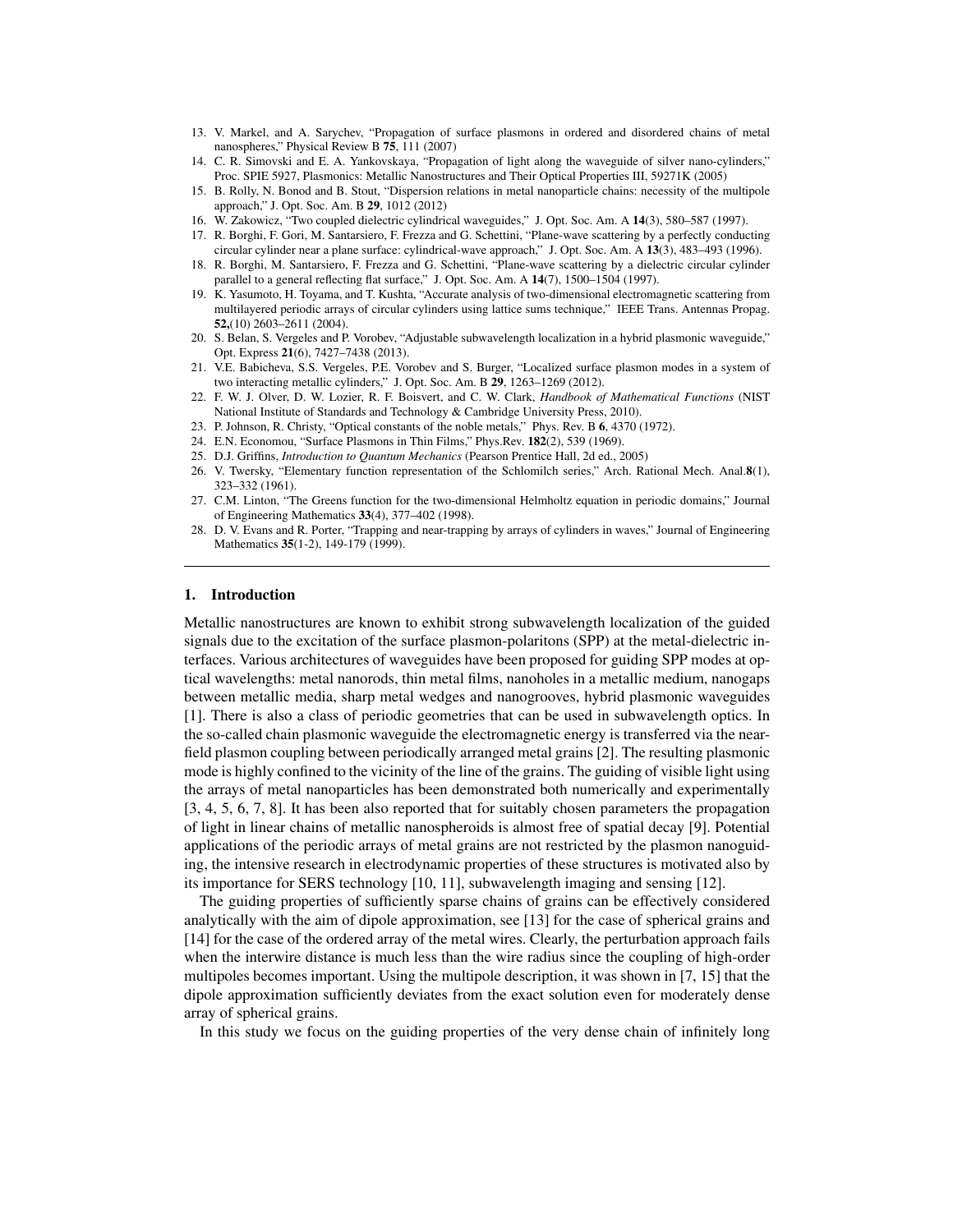

Fig. 1. Charge distribution at wave number  $q = \pi/L$  for a) the fundamental mode and b) the first longitudinal mode.

metal cylinders. We show that the typical frequency of guided modes decreases as the interwire distance diminishes and that for sufficiently small inter-wire distance the dispersion curves of two lowest modes of the chain have intersections in optical range. This feature allows to match both frequency and wave number of the bound modes with different field structures. In our investigation, we use semi-analytical method which is based on the representation of the electromagnetic field of a guided mode as a coherent linear superposition of the localized plasmonics modes of separate wires. The approach is highly efficient for numerical solving the wave propagation and scattering problems in the composite systems [16, 17, 18, 19, 20]. The accuracy of our results is verified by means of the finite element method from COMSOL.

## 2. Qualitative description

Generally the guided modes of chain waveguide can be considered as a coherent excitation of plasmonic modes of individual cylinders. Say, in the main approximation the fundamental mode of sufficiently sparse chain is described by the interacting dipole harmonics associated with transversal oscillations of electrical charge. However, when the interparticle distance gets smaller, the dipolar model becomes inappropriate because of the significant contribution of the high-order harmonics. The optical properties of closely packed particles are very different from those of distant particles. In the limit of extremely small inter-wire spacing the fundamental mode of the chain has nothing to do with the superposition of oscillating dipole harmonics of individual wires. The guiding mechanism in the very dense chain is the coherent excitation of strongly localized plasmonic modes in the narrow gaps between the cylinders, see Fig. 1.

It is possible to estimate the typical frequency of a plasmonic mode, making a start from the solution for the localized plasmonic modes in the system of two metal cylinders separated by a small gap [21]. The analysis is quite simple if the cylinders' radius *R* is much smaller than the wavelength  $\lambda$ ,  $R \ll \lambda$ . Then, the electromagnetic field near the cylinders can be treated in the quasi-static approximation. The field is concentrated inside the plane part of the gap region of length ∼ √Rh where standing plasmon wave is excited, see Fig. 1. In this case, the dispersion of the mode stems mainly from the frequency dependence of the dielectric permittivities  $\varepsilon_m$  and  $\varepsilon_d$  for the metal and the surrounding dielectric media correspondingly. The frequency scaling with the large parameter  $R/h \gg 1$  of both the fundamental and the first longitudinal modes is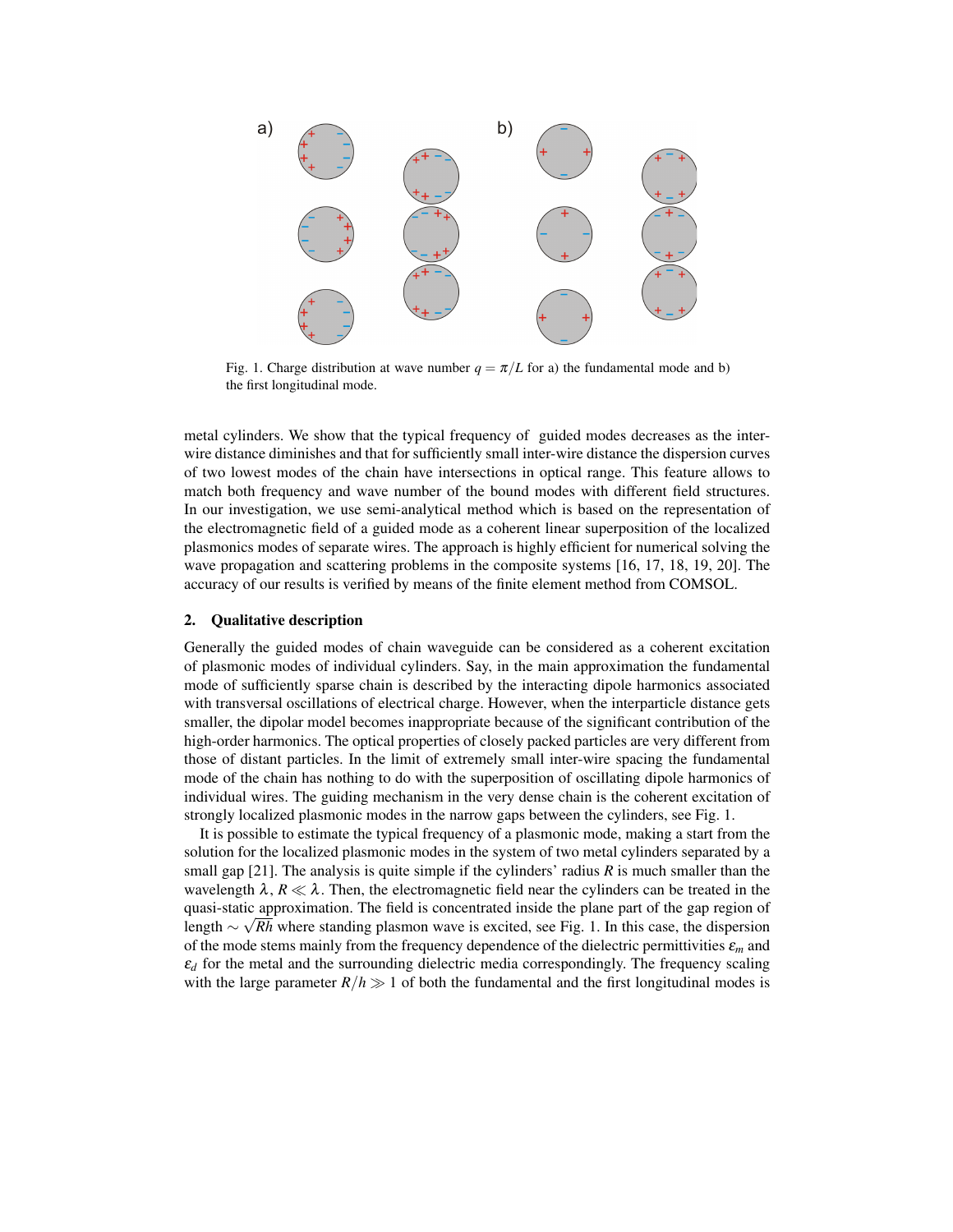estimated from the relation

$$
\frac{\varepsilon_m}{\varepsilon_d} \sim -\frac{2R/h + 1}{\sqrt{4R/h + 1}} \approx -\sqrt{R/h}.\tag{1}
$$

up to some factors of the order of unity. The factors can be found from the exact solution of the quasi-static equation for each mode, thus they are determined by the field structure on the scale *L* of the whole period. In particular this means that the result generally depends on quasimomentum *q*. Below we demonstrate that estimate (1) is valid for wave numbers which are far enough from the light line.

#### 3. Semi-analytical approach

Let us consider an infinite periodic array of identical metal cylinders embedded in a homogeneous dielectric matrix. The adjacent cylinders are separated by the gap of width *h*. The radius of the cylinders is *R*, so the period of the array is  $L = 2R + h$ . We choose the Cartesian reference system as it is shown in Fig. 2: *z*-axis is directed along the cylinders, whereas *x*-axis is directed normally to the plane of the cylinders. We are interested in a plasmon-polariton TM-mode of frequency  $\omega$  and the wave number *q* propagating along *y*-axis. In this case magnetic field  $H_z$ is parallel to the cylinder axis and the only non-zero electric field components  $E_x$  and  $E_y$  are determined by *H<sup>z</sup>* .

The guided mode of the chain can be represented as superposition of localized surface plasmonic modes of separate cylinders. Let *m*-th cylinders has centre *mL* in the *y*-direction. We represent the magnetic field in the outer dielectric as a double series with Hankel functions of the first kind

$$
H_z^{out} = \sum_{m=-\infty}^{+\infty} \sum_{n=-\infty}^{+\infty} A_n^m \mathcal{H}_n^{(1)}(kr_m) e^{in\varphi_m}, \qquad (2)
$$

and field inside a cylinder *m* as series of the modified Bessel functions of the first kind

$$
H_z^{in} = \sum_{n=-\infty}^{+\infty} B_n^m \mathcal{I}_n(\kappa r_m) e^{in\varphi_m},\tag{3}
$$

where  $(r_m, \varphi_m)$  are the polar coordinates centered in the *m*-th cylinder,  $k = \sqrt{\varepsilon_d} \omega/c$  and  $\kappa = \sqrt{-\varepsilon_m} \omega/c$ . These expansions satisfy the two-dimensional Helmholtz equation ( $\Delta_2$  +  $\varepsilon \omega^2/c^2$ ) $H_z = 0$  inside the homogeneous areas where permittivity is constant. The boundary conditions are the continuity of the field components tangential to each cylinders boundary. Note that each term in series (3) and (2) corresponds to the electromagnetic field produced by electric multipole inside the particular cylinder.

The Blochs periodic boundary condition (PBC)  $H_z(x, y + jL) = H_z(x, y)e^{iqLj}$  must be satisfied for the guided mode of the wave number *q*, where *j* is integer. Thus, the electromagnetic field of guided mode is completely determined by set of coefficients  $A_v \equiv A_v^0$  and  $B_v \equiv B_v^0$ . To eliminate the unknowns  $B<sub>v</sub>$  associated with the internal field we impose the continuity conditions on the cylindrical surface using use Grafs addition theorem [22]. As a result, we arrive to an infinite set of linear homogenious equations for the outer coefficients  $A<sub>v</sub>$ . If the Ohmic losses inside the cylinders are negligible, the dispersion law is determined by the eigenvalue problem

$$
\tilde{C}_n A_n + \sum_{V=-\infty}^{+\infty} A_V \tilde{F}_{nV} = 0, \tag{4}
$$

where  $\tilde{C}_n$  is determined in Eq. (15) and  $\tilde{F}_{nv} = \text{Im } F_{nv}$ , see Eq. (8). During a numerical solution, one should keep first terms in sum (4) which resolve angles order of  $\sqrt{h/R}$  with desired accuracy. The estimate follows from the analytical consideration of plasmonic modes for two closed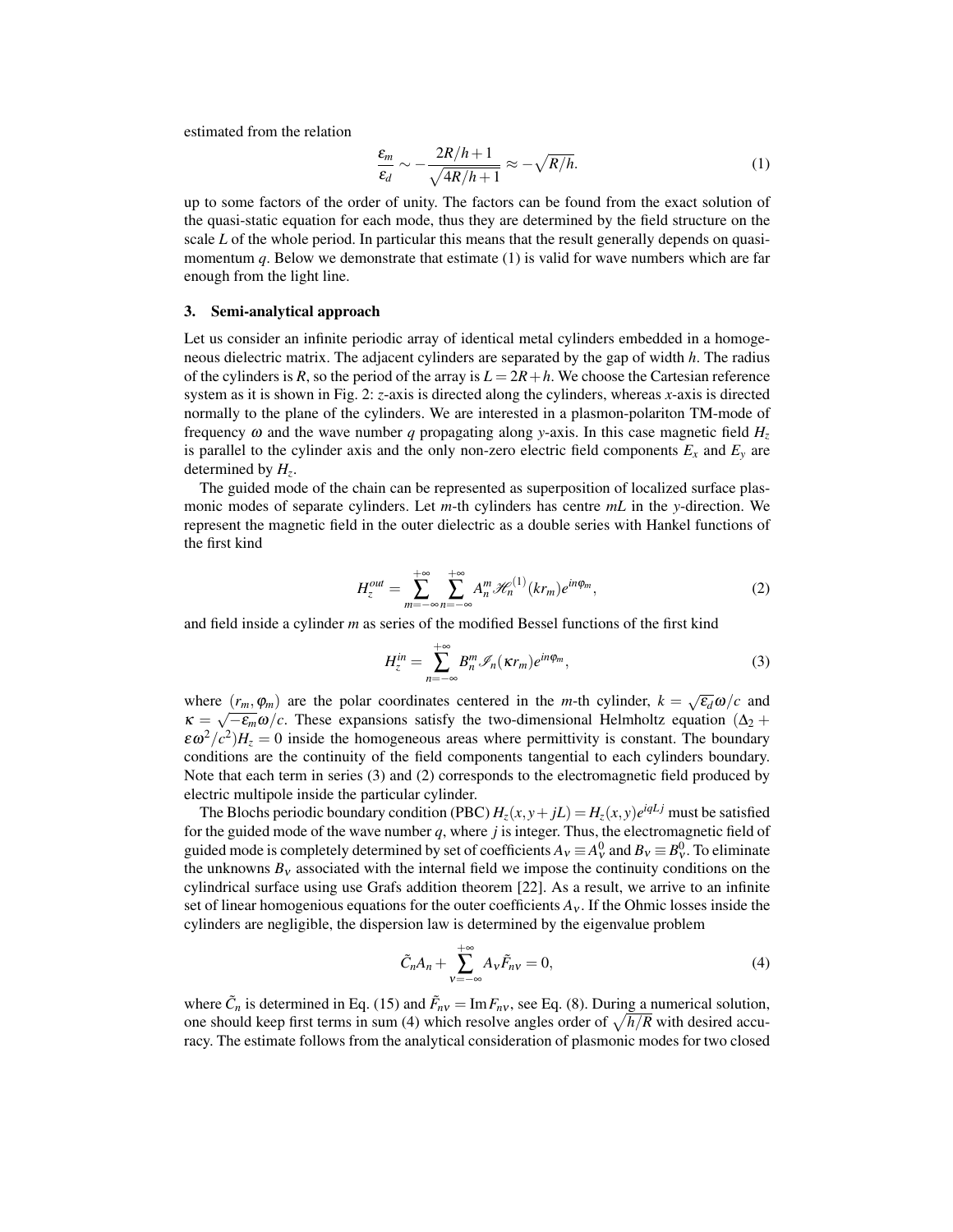

Fig. 2. a) The periodic grid metal cylinders. b) The continuous metal film of the same thickness.



Fig. 3. The metal permittivity at resonance frequency for the first two guided modes of the chain waveguide in comparison with the resonant permittivity in system of two cylinders, see Eq. (1). We choose  $q = \pi/L$  to suppress as much as possible the retardation effects. Note, that the surface charge distribution has two nodes for the transverse mode and four nodes for the longitudinal one at  $q = \pi/L$ , see Fig 1. It follows from quasi-static solution [21] that the difference in the charge distribution leads to the longitudinal mode should have indeed higher frequency than the transverse one.

metallic wires [21]. Due to symmetry  $x \to -x$ , the linear system (4) is uncoupled for transverse and longitudinal modes, which correspond to amplitudes  $t_n = A_n + A_{-n}$  and  $l_n = A_n - A_{-n}$ respectively. More details of calculations and comparison with dipole approximation can be found in Appendix.

# 4. Numerical results and discussion

Next we apply the approach to investigate light guiding by a dense grid of silver cylinders, where the width of the gap is much smaller than the wires radius,  $h \ll R$ . The frequency de-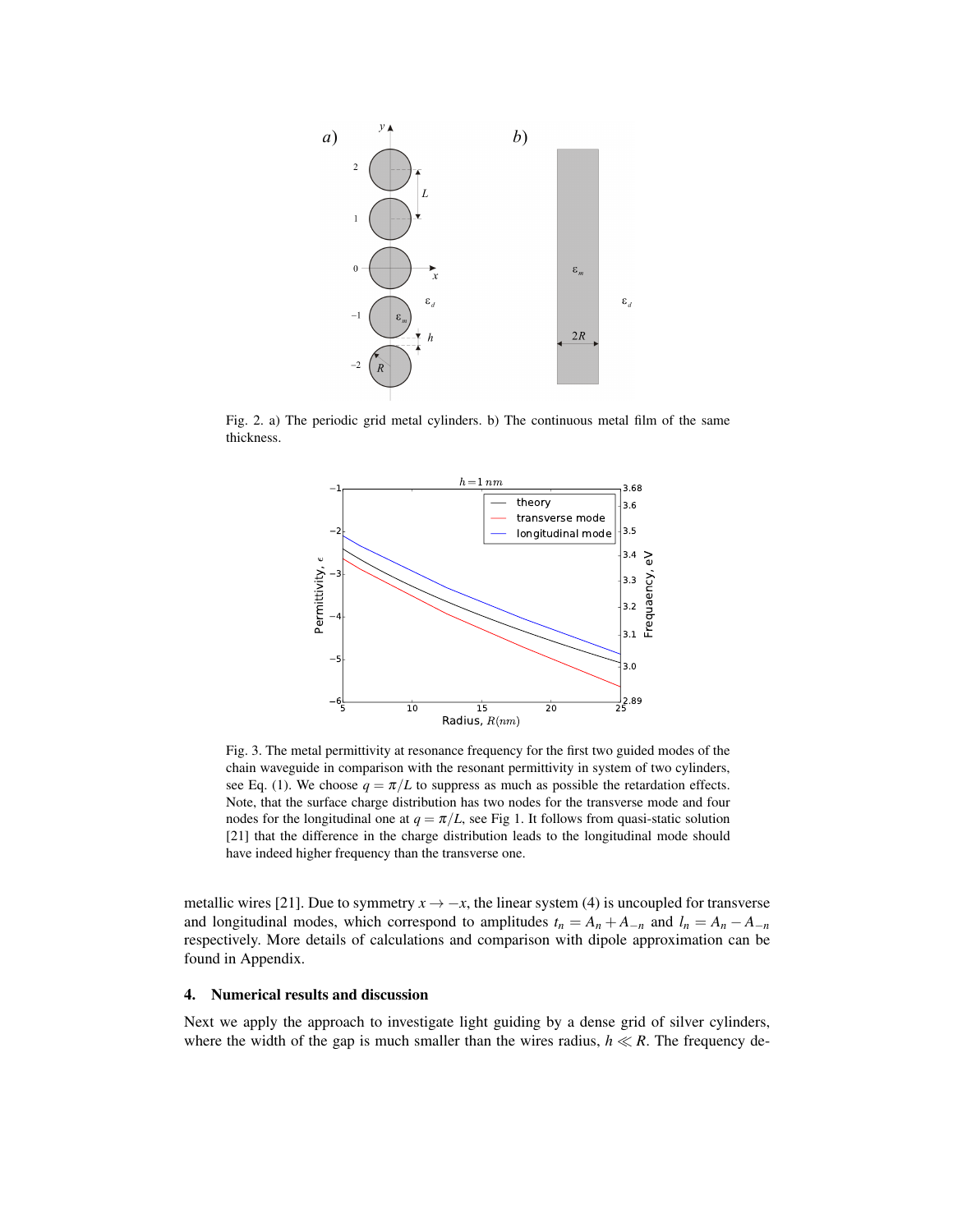

Fig. 4. The dispersion diagram for a dense periodic chain of silver cylinders embedded in air. The frequency dependence of silver permittivity is taken from experimental data [23]. a) The set of parameters  $R = 25$  *nm*,  $h = 5$  *nm* corresponds to touching of two dispersion curves. b) The case of very dense array,  $R = 25$  nm,  $h = 1$  nm. The point of intersection of the dispersion branches corresponds to frequency  $\omega = 2.96 \text{ eV}$  ( $\lambda = 418 \text{ nm}$ ) and wave number  $q = 0.426\pi/L$ .

pendence of silver permittivity in optical range is extracted from experimental data [23]. First, we show that the estimate (1) is indeed correct. For the purpose, we plot the dependence of the resonance value of the metal permittivity as a function of cylinder radius *R* at fixed  $h = 1$ *nm* for the fundamental transverse and first longitudinal modes, see. Fig. 3. We take quasi-momentum  $q = \pi/L$  at the boundary of Brillouin zone to suppress retardation effects in the simulation.

Second, we investigate the dispersion curves for the fundamental and first longitudinal modes. We track the dependence of dispersion curves on the thickness of the inter-wire gap at fixed wire radius  $R = 25$ *nm* and show that there is some critical value  $h_c \approx 5$ *nm* of the width, for which two dispersion curves touch each other, see Fig. 4(a). This means, that it is possible to match both the frequency and the wave vector of the transverse and longitudinal modes of the chain waveguide in optical range. For the smaller values of the width, there is the band of quasi-momentums, for which the dispersion curve of the longitudinal mode lies below that of the fundamental one, see Fig. 4(b). The phenomena has a qualitative explanation in terms of quasi-static approach. Indeed, at quasi-momentums  $qL \ll 1$  the surface charge distribution has only two nodes for longitudinal mode and four for transverse one in contrary with the opposite case  $qL \leq \pi$ , see Fig. 3. Hence, for  $qL \ll 1$  the transversal mode corresponds to smaller absolute value of  $\varepsilon_m$ , as it is for higher bound modes in a system of two closed metallic wires [21].

The found dispersion curves correspond to frequency range where the loss tangent of silver is indeed small,  $tg < 0.05$ , that justifies our approximation of lossless metal. Note that waveguide is subwavelength since the period  $L \sim 60$  *nm* is much smaller than the free-space wavelength  $\lambda$ which varies from ∼ 400 *nm* to ∼ 600 *nm* along the curves. In Fig. 5 we show two-dimensional plots of the electromagnetic field on the *xy* plane at wave number  $q = \pi/L$ . Thus, in the case of dense grid the field is strongly localized within the nanoscale gap between cylinders. We also plot schematic distribution of surface charges at the metallic boundary to reveal the vector structure of the electric field distribution, see Fig. 1.

It is informative to compare guiding along the chain of cylinders with signal guiding by the metal film of width 2*R* (see Fig. 2(b)) to show that waveguide modes in a dense array have substantial difference in comparison with those in a metal film [24]. For both these systems the fundamental mode which has zero cut-off frequency is transverse one, while the second guided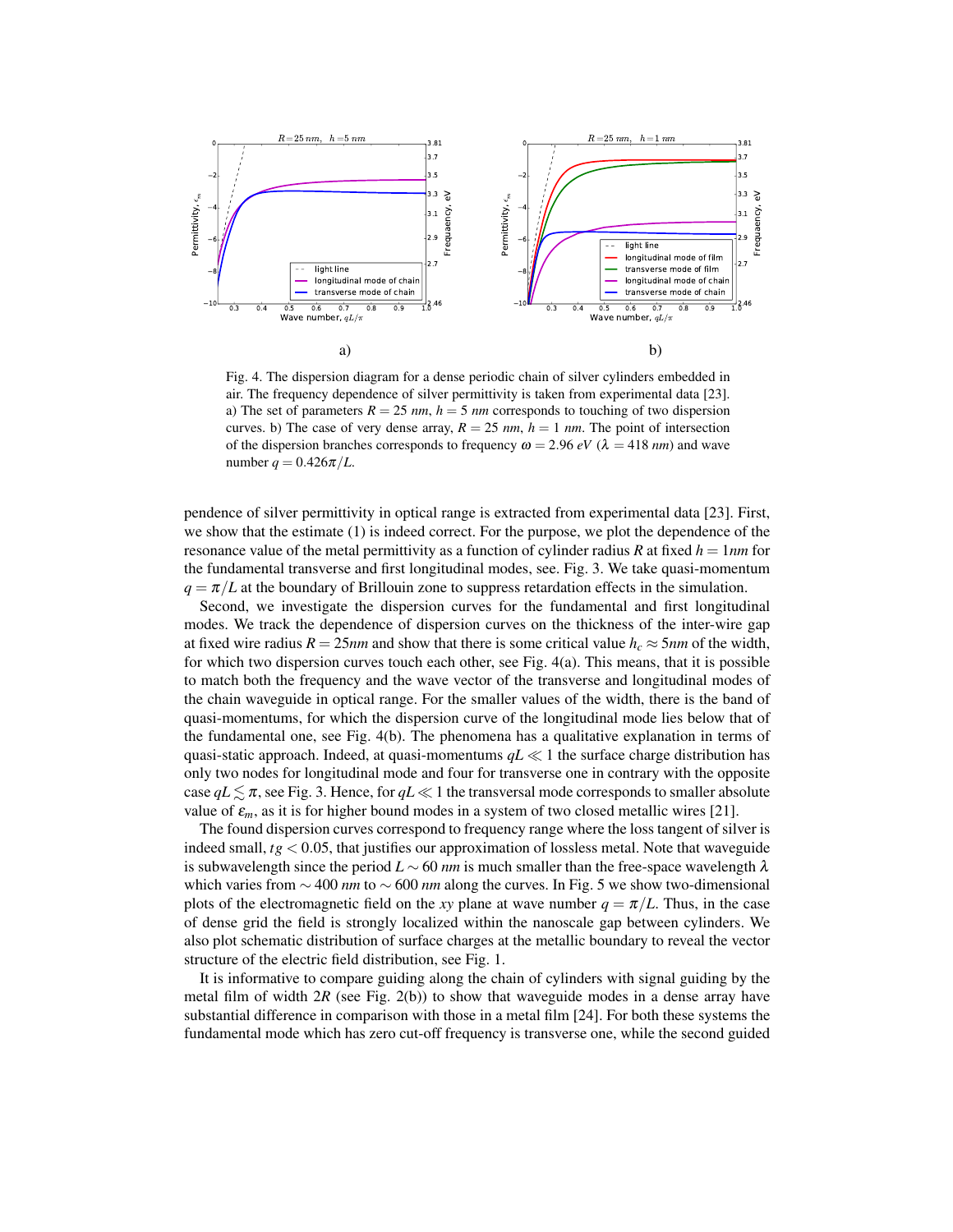

Fig. 5. Spatial distribution of electromagnetic field for first two guided mode of dense chain of silver cylinders at wave number  $q = \pi/L$ . The radius of the cylinders is  $R = 25$  *nm* and the gap width is  $h = 1$  *nm*. (a) and (c) normalised distributions of total electric and magnetic field of transverse mode; (b) ans (d) normalised distributions of total electric and magnetic field of longitudinal mode.

mode is longitudinal, Fig. 4(b). The difference is that the modes in the chain waveguide have lower frequency which generally is determined not solely by the thickness of the structure but also by the thickness of the inter-wire gap. This means that chain waveguide provides stronger mode confinement than metal film of the same thickness.

The intersection of dispersion curves is an unique feature of dense chain of metal cylinders. The plasmonic waveguides with such dispersion property seem to be unknown in literature. We believe that this feature can find practical applications. For example, if there is a mean to disturb the symmetry  $x \to -x$  of the waveguide by an external force, then the considered waveguide can be exploited as an optical switcher between two lowest modes when both the frequencies and the wavenumbers of the modes coincide.

## 5. Conclusion

We have investigated a plasmonic waveguide based on ordered array of closely spaced metallic cylinders whose radius is deep below the diffraction limit. Interaction between adjacent cylinders in the structure leads to coherent energy transport along the array. The typical frequency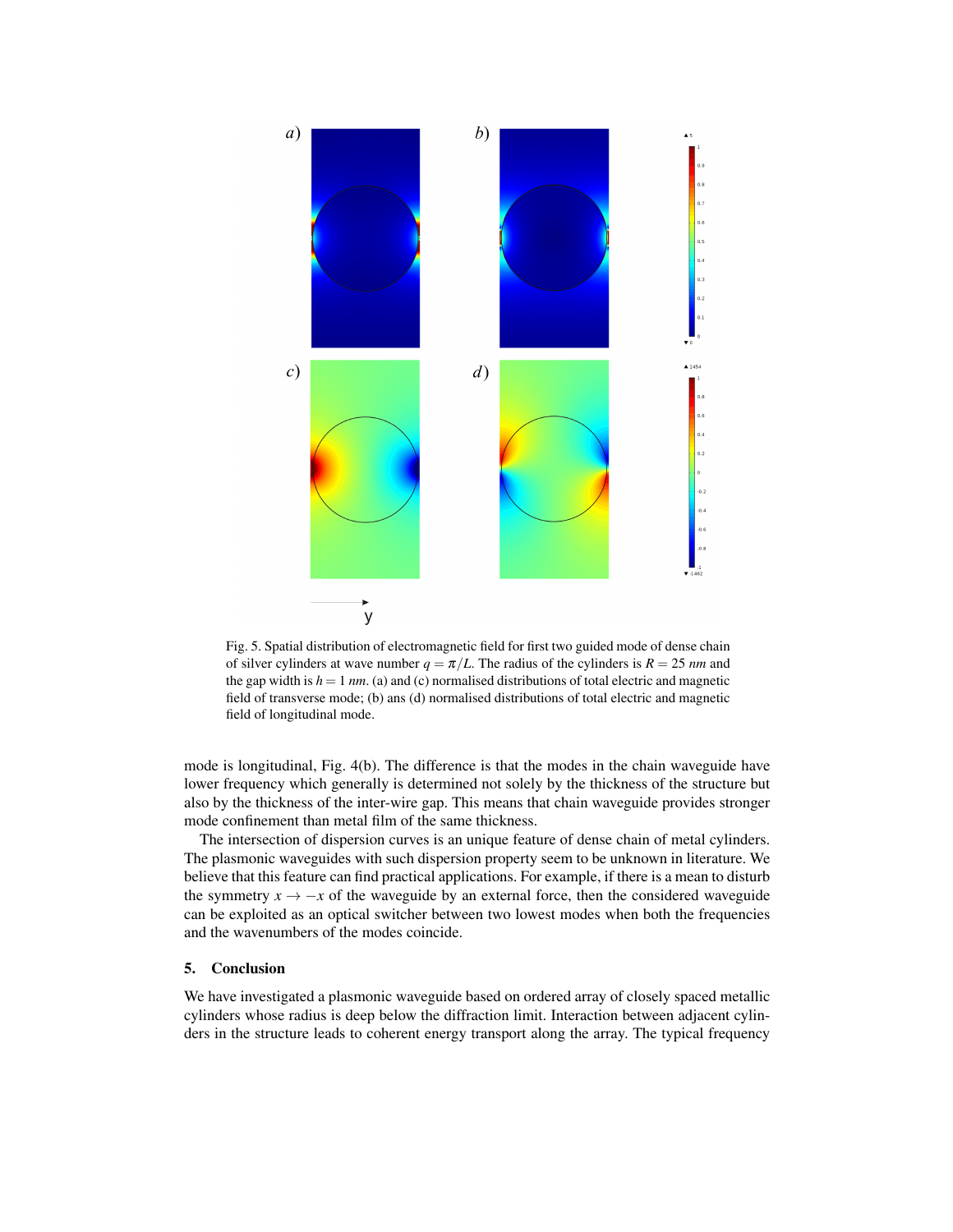of the lowest guided modes is determined by the surface plasmon resonance inside gap between two adjacent wires and thus decreases when the interwire distance decreases. It is shown that the dispersion curves for two lowest bound modes which are transverse and longitudinal have intersections when the inter-wire distance is small enough. In particular, we found the parameters for silver cylinders for which the dispersion curves touch each other. We argued that the intersections are the result of the confinement of the bound modes inside the narrow gaps between the adjacent cylinders.

The intersection of dispersion branches distinguishes the dense chain waveguide from the sparse one and can potentially be used for optical switching: if one can break symmetry  $x \rightarrow -x$ of the waveguide applying an external force, then longitudinal mode is converted into transverse one during propagation along the waveguide and vise versa. The system of two propagating modes can be treated in the terms of two-level system, where the distance along the waveguide plays the role of the time and the energies of two states are equal due to equality of the quasi-momentums. The external force produces non-zero off-diagonal element associated with the transition between these states. To achieve the most effective conversion the length of the waveguide should correspond to half of Rabi cycle, see e.g. [25]. The touch of the dispersive curves as in Fig. 4 produces widening of the frequency band where an approximate spatial phase synchronization can be achieved and thus the conversion may be implemented. Note that Ohmic losses lead to finite propagation length of the modes and thus the losses possesses restriction on the minimum value of the external force to meet a requirement of the conversion efficiency.

Infinite cylinders which we have considered here can be viewed as an idealized model of long rods or prolate spheroids directed along *z*-axis. In the case of long rods of the length 2*b*, we estimate that our 2D model gives well approximation for the 3D system when  $b \gg L$ . Indeed, we showed, that the exact dispersion law of considered modes is determined by the field structure on the scale of whole period *L*. In the case of prolate ellipsoids which was considered in particular in [9] the criteria changes to  $b \gg L\sqrt{R/h}$ , where *b* is the longest semi-axis of the spheroids. The criteria follows from the condition the size of the flat area of the gap in *z*-direction should be large in comparison with the period of the lattice. We checked these estimates via direct numerical simulation of wave propagation in 3D chains of spheroids and rods, see Fig. 6(b).

# Appendix

#### *Dispersion*

Here we derive the characteristic equation (4) for the eigenproblem of the chain waveguide. In accordance with Grafs addition formula for the cylindrical functions

$$
\mathscr{H}_n(kr_m)e^{in\varphi_m} = \sum_{V=-\infty}^{+\infty} e^{-\frac{i\pi}{2}(n-V)\operatorname{sign}(m)} \mathscr{H}_{n-V}(\chi_d|m|L) \mathscr{J}_V(\chi_d r)e^{iV\varphi},\tag{5}
$$

where we have written  $\mathcal{H}_n$  for the Hankel function of the first kind  $\mathcal{H}_n^{(1)}$ . This expansion is valid for  $r < |m|L$ . Then the outer magnetic field close to the surface of cylinder "0" (for  $r < L$ ) can be expressed solely in terms of in its local polar coordinates  $(r, \varphi)$ 

$$
H_z^{out} = \sum_{n=-\infty}^{+\infty} e^{in\varphi} \left( A_n^0 \mathcal{H}_n(kr) + \mathcal{J}_n(kr) \sum_{m=-\infty, m \neq 0}^{+\infty} \sum_{v=-\infty}^{+\infty} e^{-\frac{i\pi}{2}(v-n)\operatorname{sign}(m)} A_v^m \mathcal{H}_{v-n}(k|m|L) \right). \tag{6}
$$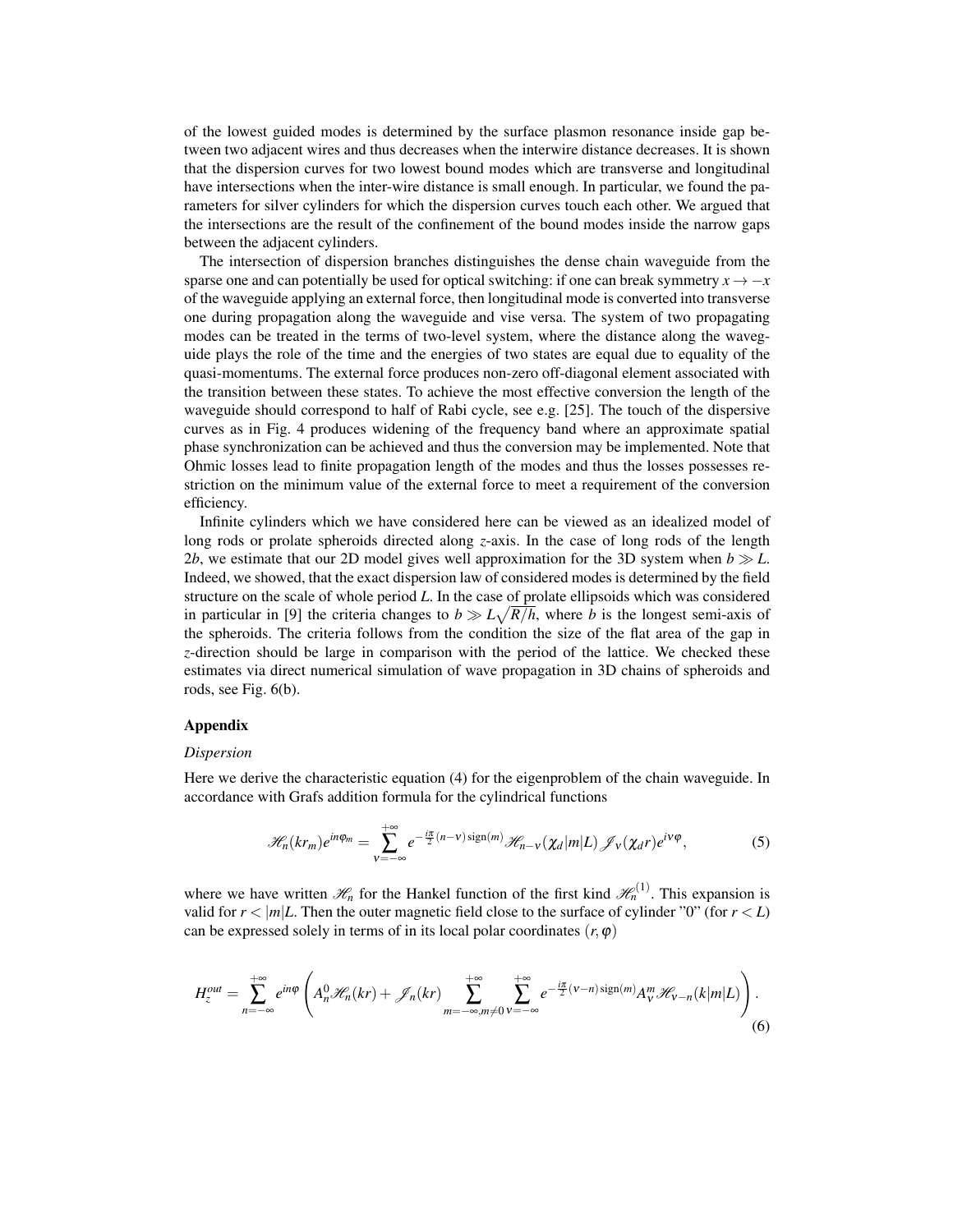The unknown amplitudes  $A_n^{\mu}$  can be expressed in the terms of the set of amplitudes  $A_n^0$  in accordance with BPC. Then, the last expression can be rewritten as

$$
H_z^{out} = \sum_{n=-\infty}^{+\infty} e^{in\varphi} \left( A_n \mathcal{H}_n(kr) + \mathcal{J}_n(kr) \sum_{V=-\infty}^{+\infty} F_{nv} A_V \right). \tag{7}
$$

where for convenience we have put  $A_n^0 = A_n$  and

$$
F_{n\nu}(q) = \sum_{m=-\infty, m\neq 0}^{+\infty} e^{imqL} e^{-\frac{i\pi}{2}(v-n)\operatorname{sign}(m)} \mathcal{H}_{\nu-n}(k|m|L). \tag{8}
$$

The other non-zero components or electromagnetic field are

$$
E_r = \frac{ic}{\varepsilon \omega} \frac{1}{r} \frac{\partial H_z}{\partial \varphi}, \qquad E_{\varphi} = -\frac{ic}{\varepsilon \omega} \frac{\partial H_z}{\partial r}.
$$
 (9)

The continuity conditions for  $H_z$  and  $E_\varphi$  on surface of cylinder "0" lead to an infinite system of linear homogeneous equations

$$
\begin{cases}\nA_n \mathcal{H}_n(kR) + \mathcal{J}_n(kR) \sum_{\nu=-\infty}^{+\infty} F_{n\nu} A_{\nu} = \mathcal{I}_n(\kappa R) B_n, \\
\qquad -\infty < n < +\infty \quad (10) \\
k^{-1} [A_n \mathcal{H}_n'(kR) + \mathcal{J}_n'(kR) \sum_{\nu=-\infty}^{+\infty} F_{n\nu} A_{\nu}] = -\kappa^{-1} \mathcal{J}_n'(\kappa R) B_n.\n\end{cases}
$$

After excluding coefficients  $B_n$  we obtain

$$
C_n A_n + \sum_{v=-\infty}^{+\infty} A_v F_{nv} = 0,
$$
\n(11)

where

$$
C_n = \frac{\kappa \mathcal{H}_n'(kR)\mathcal{I}_n(\kappa R) + k\mathcal{H}_n(kR)\mathcal{I}_n'(\kappa R)}{\kappa \mathcal{J}_n'(kR)\mathcal{I}_n(\kappa R) + k\mathcal{J}_n(kR)\mathcal{I}_n'(\kappa R)},
$$
(12)

We can write  $F_{n\nu} = e^{-i\pi(\nu - n)/2} S_{\nu - n}$  where the so called lattice sum  $S_n$  is defined as

$$
S_n = \sum_{m=1}^{+\infty} \mathcal{H}_n(kmL) \left( e^{imqL} + (-1)^n e^{-imqL} \right).
$$
 (13)

Obviously, the relations  $S_{-n} = (-1)^n S_n$  and  $F_{-n,-v} = F_{n,v}$  are valid. A problem with Eq. (13) is that the series over Hankel functions converge very slowly. However, it was shown by Twersky [26] that lattice sum can be rewritten in an alternative form which is rapidly convergent.

In the lossless case (i.e., when Im $\varepsilon_m = 0$ ) the bound plasmon mode has real wave number *q* under the light line,  $q > k = \sqrt{\varepsilon_d} \omega/c$ . Let us consider the first Brillouin zone,  $0 \le k < q < \pi/L$ . It can be seen from Eqs. (24)-(26) that  $F_{nv} = -\delta_{nv} + i\tilde{F}_{nv}$ , where  $\tilde{F}_{nv}$  is real [28]. Thus, the characteristic equation (11) reduces to the real form

$$
\tilde{C}_n A_n + \sum_{\nu = -\infty}^{+\infty} A_\nu \tilde{F}_{n\nu} = 0, \qquad (14)
$$

where

$$
\tilde{C}_n = \frac{\kappa \mathcal{Y}_n'(kR)\mathcal{I}_n(\kappa R) + k\mathcal{Y}_n(kR)\mathcal{I}_n'(\kappa R)}{\kappa \mathcal{J}_n'(\kappa R)\mathcal{I}_n(\kappa R) + k\mathcal{J}_n(kR)\mathcal{I}_n'(\kappa R)},
$$
\n(15)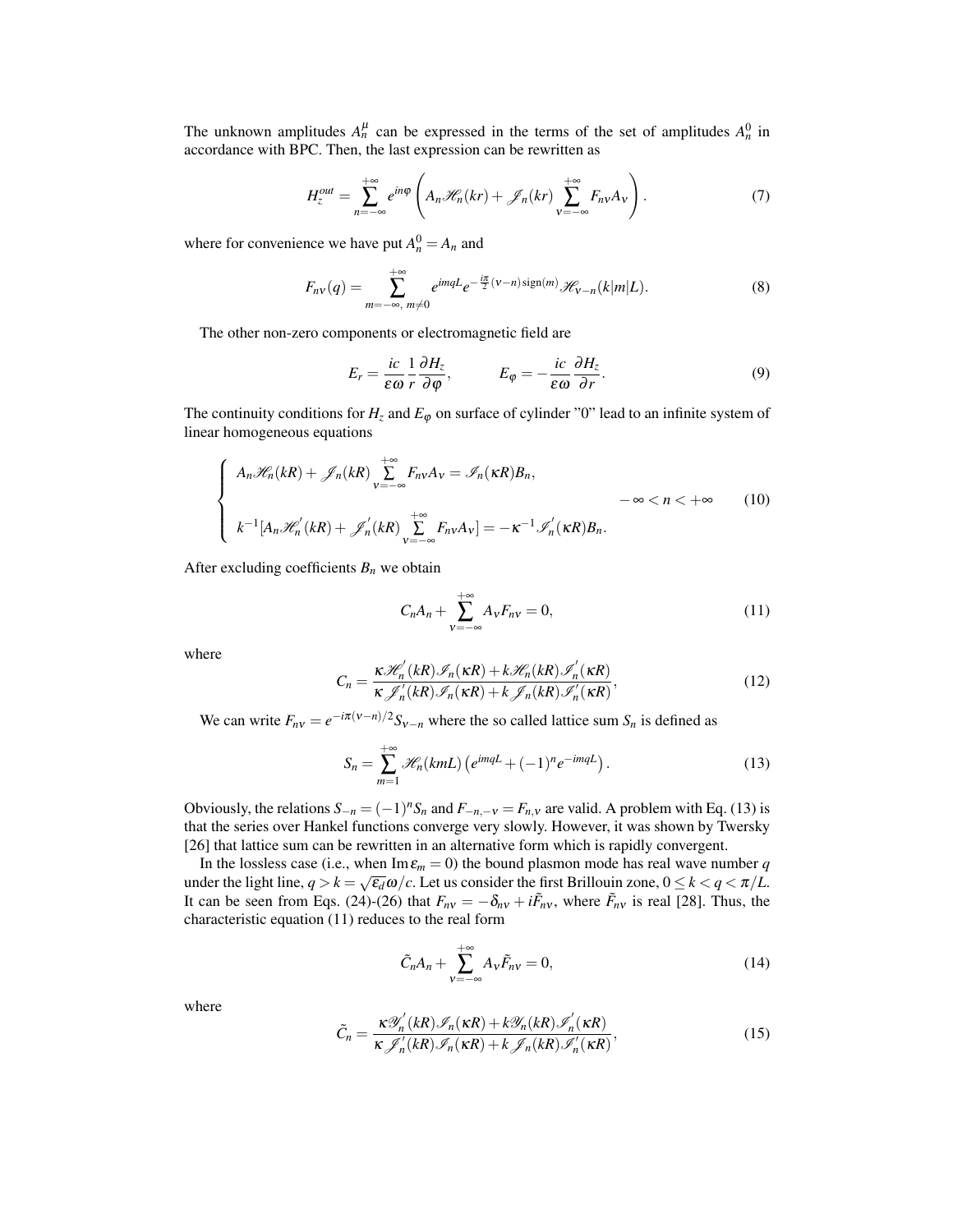$\mathscr{J}_n$  and  $\mathscr{Y}_n$  are the Bessel functions of the first and second kind correspondingly and  $\tilde{F}_{n\nu}$  = Im  $F_{nv}$ , see Eq. (8).

Next we should consider separately the symmetric and antisymmetric modes. Let us pass to coefficients

$$
t_n = A_n + A_{-n}, \quad 0 \le n < +\infty \tag{16}
$$

$$
l_n = A_n - A_{-n}, \quad 1 \le n < +\infty \tag{17}
$$

The linear system (14) is uncoupled for these new variables

$$
\tilde{C}_n t_n + \sum_{v=0}^{+\infty} (1 - \frac{\delta_{v0}}{2}) (\tilde{F}_{nv} + \tilde{F}_{n,-v}) t_v = 0,
$$
\n(18)

$$
\tilde{C}_n l_n + \sum_{v=1}^{+\infty} (\tilde{F}_{nv} - \tilde{F}_{n,-v}) l_v = 0,
$$
\n(19)

Solving the problem numerically it is useful to pass to the equation

$$
(\tilde{C}|\tilde{C}|^{-1} + |\tilde{C}|^{-1/2}\tilde{F}|\tilde{C}|^{-1/2})\tilde{A} = 0,
$$
\n(20)

where  $\tilde{A} = |\tilde{C}|^{1/2}A$ , and truncate it to some finite size *N* that controls numerical precision of the scheme. The characteristic determinant of the resulting set of equation vanishes along the dispersion curve  $\omega(q)$ 

$$
\det[\tilde{C}|\tilde{C}|^{-1} + |\tilde{C}|^{-1/2}\tilde{F}|\tilde{C}|^{-1/2}] = 0.
$$
 (21)

When  $h \ll R$  the electromagnetic field of guided mode is strongly localized in the region where the gap can be considered as approximately plain. The transversal size of the plain part of the gap is evaluated as ∼ 2 2*Rh* that corresponds to the central angel ∼ 2 p 2*h*/*R*. The number of cylindrical harmonics needed to resolve the field structure of such angular size is  $N \sim$  $\pi \sqrt{R/2h}$ . Thus, the rate of convergence of proposed scheme is determined by the parameter  $R/h$ . In particular this means that our method does not work in the case of touching cylinders,  $h = 0$ . In numerical calculations the convergence analysis was carried out to ensure that the resonant permittivity  $\varepsilon_m(\omega)$  varied by less than 1% with the changing of truncation order.

Figure 6(a) demonstrates the fail of the electric dipole approximation in the limit of closely spaced cylinders,  $R = 25nm$  and  $h = 1nm$ . The dispersion relation of the fundamental propagating mode is calculated by numerically solving Eq. (21) with truncated orders  $N = 1$  and  $N = 15$ . Dipole approximation gives wrong prediction of dispersion relation over the main part of the Brillouin zone, where the dispersion curve sufficiently deviates from the light line.

In order to test the semi-analytical approach describing here we firstly reproduced some of known results for sufficiently sparse grid of nm-size cylinders embedded in air, *R* = 25 *nm* and  $h = 25$  nm. Following [5] we approximated the frequency dispersion of metal permittivity by the lossless Drude formula  $\varepsilon_m(\omega) = 1 - \omega_p^2/\omega^2$  where the plasma frequency for silver is  $\omega_p = 6.18 \text{ eV}$ . Our results showed good agreement with those obtained in [5] by means of a conformal dispersive finite-difference time-domain (FDTD) method. We also verified the results by means of finite-element package FEMLab from COMSOL. The numerical model is based on the resonance excitation of the guided plasmonic modes by evanescent electromagnetic field.

In this study the imaginary part  $\varepsilon_m$  of metal permittivity  $\varepsilon_m = \varepsilon_m' + i\varepsilon_m''$  was neglected, but the approach could be generalized to the case of non-zero material losses. For lossy cylinders the guided mode has complex wave vector  $q = q' + iq''$  and decays during propagation. Dispersion relation can be found by fixing frequency  $\omega$  and finding numerically complex wave vector corresponding to a zero of the complex characteristic determinant. The procedure is straightforward but leads to some additional computational efforts.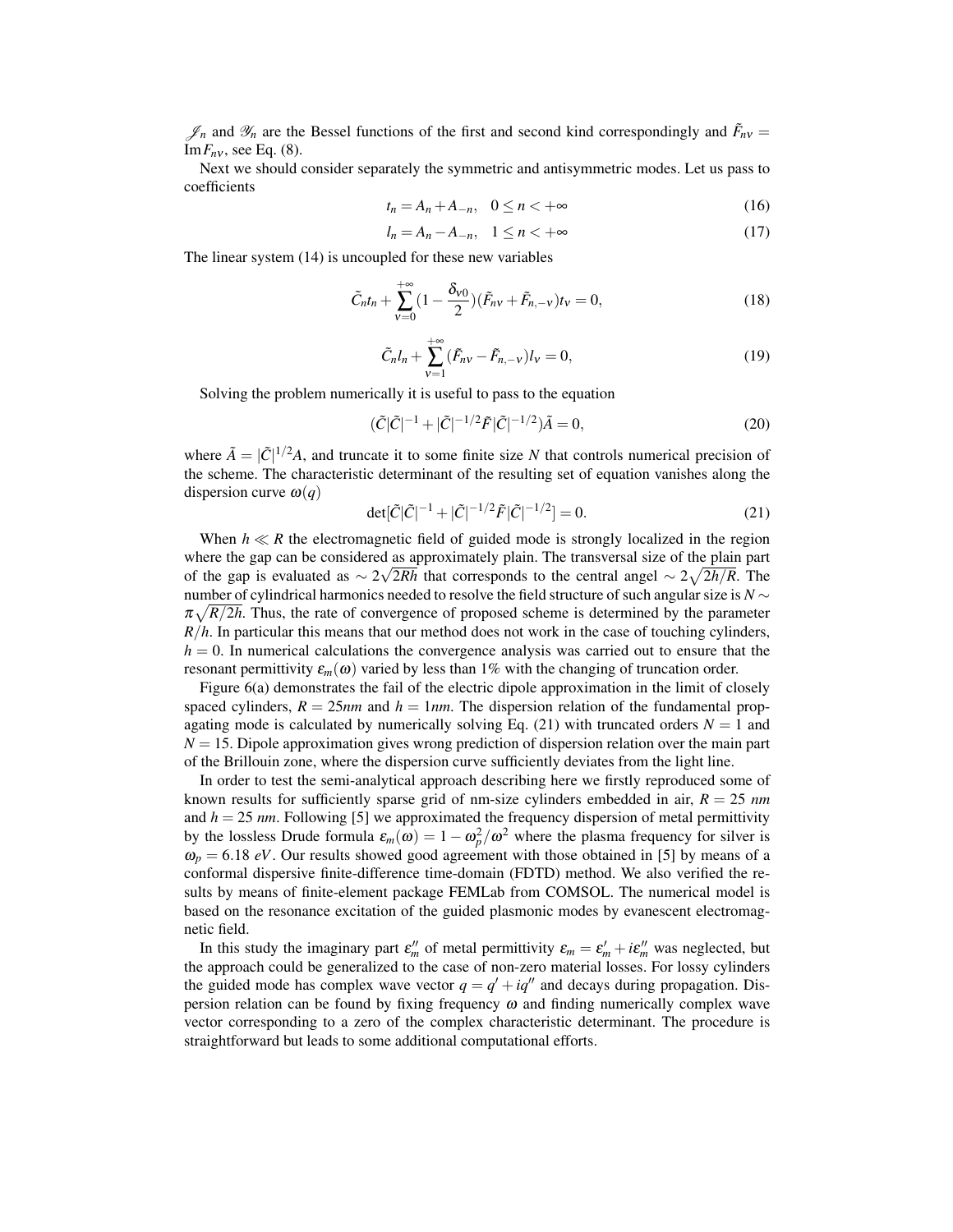

Fig. 6. a) The dispersion relation of fundamental mode calculated by numerical solving the dispersion equation with different values of truncated index: *N* = 1 (dipole approximation) and  $N = 15$  (full multipole calculations) b) The frequency of the longitudinal mode at  $qL/\pi = 0.4$ : comparison between the 2D model of infinite cylinders (dashed line), 3D chain of rods (asterisks) and 3D chain of spheroids (dots). The longest semi-axis of spheroids is *b*. The height of cylinders is 2*b*. The transversal geometrical parameters was chosen to be  $R = 25$ nm and  $h = 5$ nm. Thus, whereas our 2D model is good approximation for chain of cylinders at moderate aspect ratios, it is weaker approximation for chain of prolate spheroids. Solution for 3D model was obtained using COMSOL.

## *Field structure*

The magnetic field in the vicinity of the cylinder "0" is

$$
H_z^{out}(r,\varphi) = i \sum_{n=-\infty}^{+\infty} e^{in\varphi} (\mathscr{Y}_n(kr) - \tilde{C}_n \mathscr{J}_n(kr)) A_n
$$
 (22)

,

$$
H_z^{out}(r,\varphi) = i \sum_{n=-\infty}^{+\infty} e^{in\varphi} (\mathscr{Y}_n(kR) - \tilde{C}_n \mathscr{J}_n(kR)) \frac{\mathscr{I}_n(\kappa r)}{\mathscr{J}_n(\kappa R)} A_n
$$
 (23)

where  $r < L$ . The mode is symmetric about the line joining the cylinder centres (which is  $x = 0$ ) when  $A_{-n} = A_n$ . In the case of antisymmetric mode  $A_0 = 0$  and  $A_{-n} = -A_n$ .

### *Lattice sums*

According to [26] and [27]

$$
S_0 = -1 - \frac{2i}{\pi} \left[ C + \log \frac{k}{2p} \right] - \frac{2i}{\gamma_0 L} - \frac{2i(k^2 + 2q^2)}{p^3 L} \zeta(3) - \frac{2i}{L} \sum_{m = -\infty, m \neq 0}^{+\infty} \left( \frac{1}{\gamma_m} - \frac{1}{p|m|} - \frac{k^2 + 2q^2}{2p^3 |m|^3} \right) \tag{24}
$$